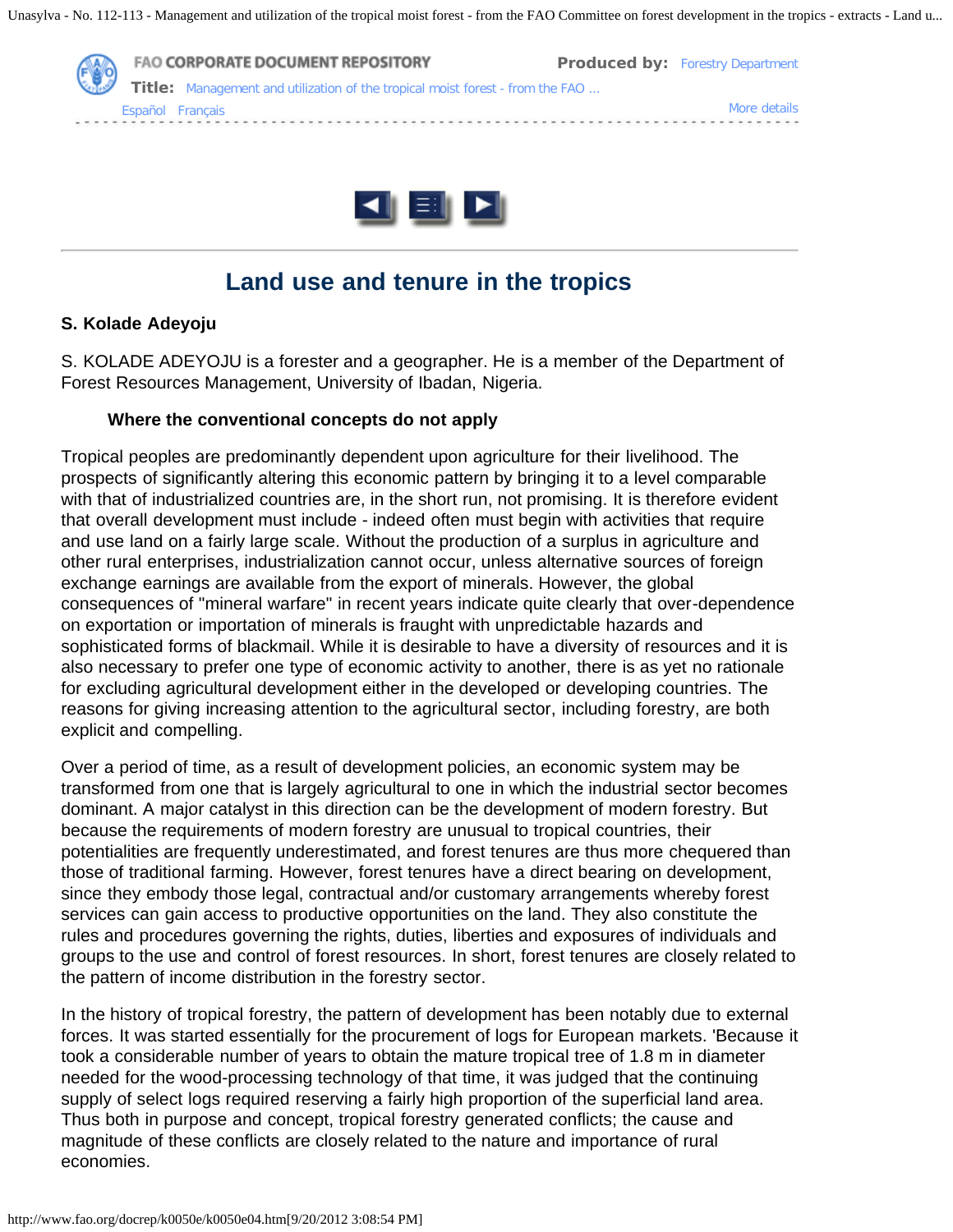Although, as an enterprise, forestry is now an established sector of tropical economies, its operational base - land - is, nevertheless, a continued source of debate and instability. This is principally because of the exclusive requirements of forestry and its largely inflexible considerations which are at variance with the ingredients of peasant economies and traditional societies. The customary Land owners lost a great deal of political and economic influence by being denied access to forest lands which have always been regarded as their most sacred heritage. Also, the rights of farmers, cattle graziers and hunters were either terminated or severely restricted in the wake of forest reservation. Generally, the problems created by displacements from forest reserves or abrogation of land-use rights have never been satisfactorily resolved in tropical countries with increasing population, intense political development and more articulated individual rights even in the so-called traditional societies, these problems have become more urgent and compel fuller understanding as well as feasible solutions.

### **[SMALL HOLDINGS REPLACING FORESTS IN COSTA RICA part of a tradition of land](http://www.fao.org/docrep/k0050e/k0050e08.jpg) [acquisition](http://www.fao.org/docrep/k0050e/k0050e08.jpg)**

There are severe limitations to a full examination of the pertinent problems of tropical forest land tenures. There are several countries within the broad geographical tropical belt, which are virtually an amalgam of numerous traditional groups or nation-states; consequently, it may be impossible to speak precisely of a traditional land tenure typical of the situation in a whole country. Moreover, the important seven European colonial powers (Belgium, France, Italy, Netherlands, Portugal, Spain and U.K.) had different patterns of property law and colonizing objectives underlining land development programmes in the tropics. In the case of the ax-British territories there were variations in the introduction and application of English land laws within each territory. These problems are compounded by the fact that some tropical countries have experienced successive colonizations. Because of the obvious juxtaposition of prevailing tropical land tenures, the discussion in this article is largely restricted to the conditions in a few countries, and in particular to West Africa, although examples from other tropical regions are occasionally cited. Nevertheless, the various issues that have been outlined should be of wider geographical interest.

A note of caution. Certain concepts of land tenure are not being criticized just because they are foreign. It is strictly a question of the suitability of those concepts for the needs of tropical countries. Indeed, my central viewpoint revolves around the evolution of a rationale or set of conditions that will (*a*) foster forestry's potential contributions to economic development, and (*b*) facilitate adjustments compatible with the tropical countries' expectations of land tenure, taking into consideration the requirements of forestry development.

### **Principal components of land tenure**

Among the tropical countries there are no standard or generally acceptable descriptions of land tenure. Perhaps the simplest concept is to view it as a body of actions aimed at controlling the use of land. Over a period of time these actions may be formalized into rights and relationships between individuals primarily for the purpose of regulating the use of land resources. Since land is a resource that is fundamental to most human endeavors and there are individuals or groups continually attempting to gain access to its use, there is necessarily an element of competition affecting tenurial developments and considerations. For instance, in the subsistence economy, agriculture has a dominant hold on land. However as the population of potential users increases, and the needs and desires of community expand, the land will acquire economic values. Consequently, the meanings attached to the principal elements of land tenure i.e. land, ownership, rights and use regulations vary considerably over time and place.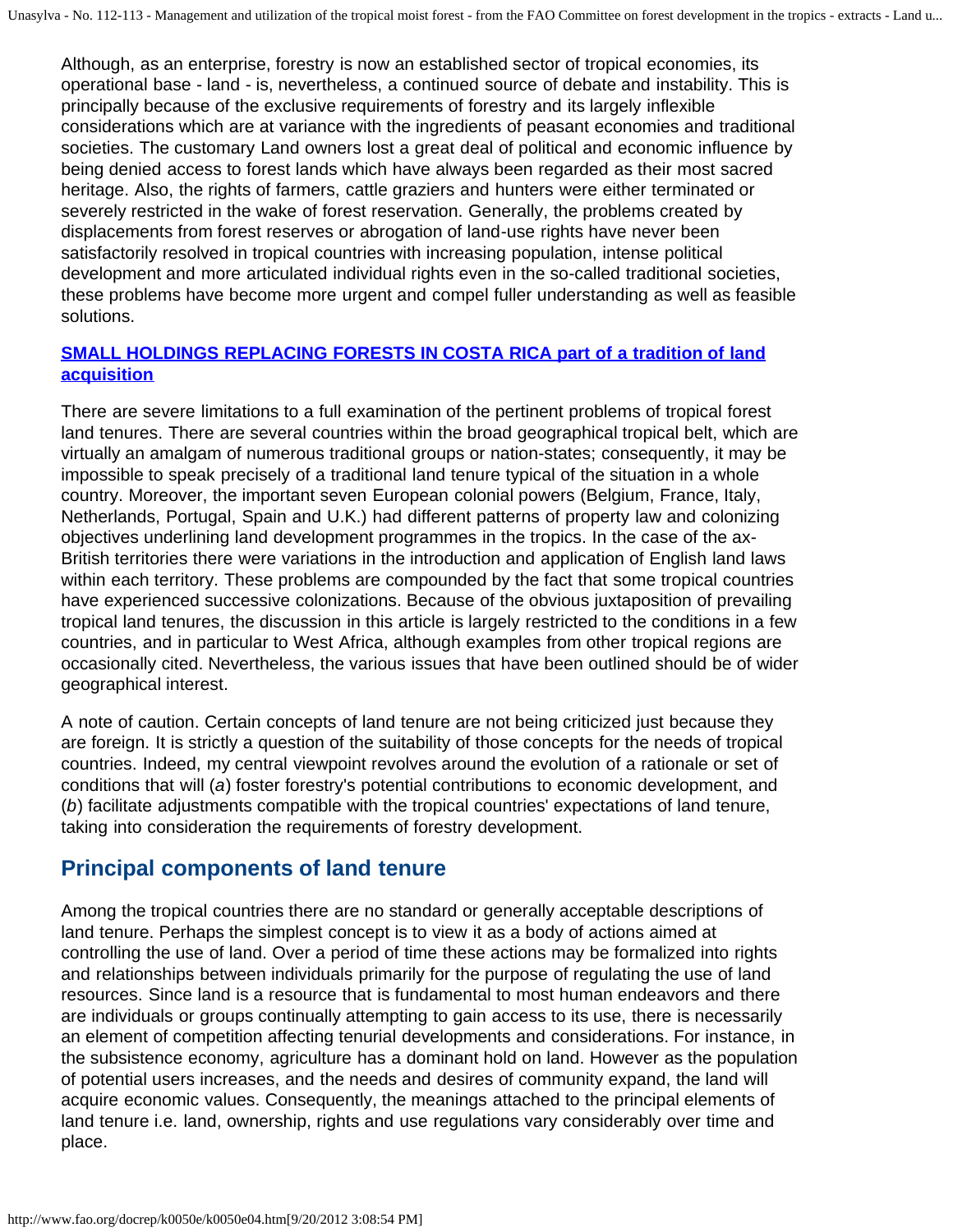In the advanced countries "land" may be "defined geographically as a specific area of the earth's surface: its characteristics include all reasonably stable or predictably cyclic attributes of the biosphere vertically above and below this area including... the plant and animal populations and the result of past and present human activity and their interactions, to the extent that these attributes and their interactions exert a significant influence on present and future uses of land by man" (FAO, 1975a). A complement of this description is that land is attached to imaginary grids and can be identified as parcels or plots which can be "held," "owned," "rented," or "sold." These attributes are not always easily applicable in tropical countries where the concepts of land may still be based largely on traditional form, of land tenure. The extent, location and boundaries of land have always been highly subjective rather than a matter of qualitative or quantitative documentation. On the other hand, land is jointly held and decisions on its disposition are valid only with the approval of every member of the community.

### **[SURVEYORS IN NIGERIA where the meaning of land value is changing](http://www.fao.org/docrep/k0050e/k0050e09.jpg)**

# **Individual rights**

Similarly, "rights in land" in Western countries do not necessarily have appropriate property interpretations in rural areas of developing countries. In order to be securely held, individual rights do not have to be permanent or hereditary. The degree of permanence of rights depends to a large extent on the particular modes of life, soil fertility, various ecological factors, and the nature of economic activities. "Use" is strictly related to "rights" and indeed both are largely synonymous. Effective "use" and appropriation are generally essential for the maintenance of individual and family rights in a particular piece of land. On the other hand, villages or line-ages do not have to make continued full use of their land in order to maintain their claim to the whole of their territory.

Therefore, the principal components of "land tenure" in tropical countries comprise: *(a)* a concept of land; *(b)* a mode of correlating man with his environment; *(c)* a social system with a spatial dimension; and *(d)* economic status of local inhabitants. Unlike the Western countries, where there are "rules of tenure" encompassing maps, general formulae like ultimate or sovereign rights, rights of allocation or control and recognized distinctions between ownership, possession, use and usufruct, many tropical countries have a diverse inventory of relationships which are best understood in the linguistic and socio-economic context of each community.

### **[AT A TEAK PLANTATION TN INDONESIA a high value crop increases the value of the](http://www.fao.org/docrep/k0050e/k0050e0a.jpg) [land](http://www.fao.org/docrep/k0050e/k0050e0a.jpg)**

# **Group ownership**

In most of the tropical countries, the indigenous land tenure is essentially group-oriented. Detailed arrangements in ownership structure may differ from community to community, but, basically, the individual derives rights of ownership from the group to which it belongs. In reviewing the situation in Africa, Elias (1962) has noted that "ownership is that of the group and the individual member has mere possession. But this possession is really more than sheer physical control by the allottee on his allocated portion of land; he can exclude from it not only strangers to the group but also others of the same group, provided that in the latter event he can show that he himself has committed no breach of customary rules relative to group members generally."

The role of family units is the commonest feature of group ownership. In this regard, land is viewed as belonging to a common ancestor and the land can be used when vacant by any member of the family. In most families, the lineage is patrilineal, although in Ghana, Ivory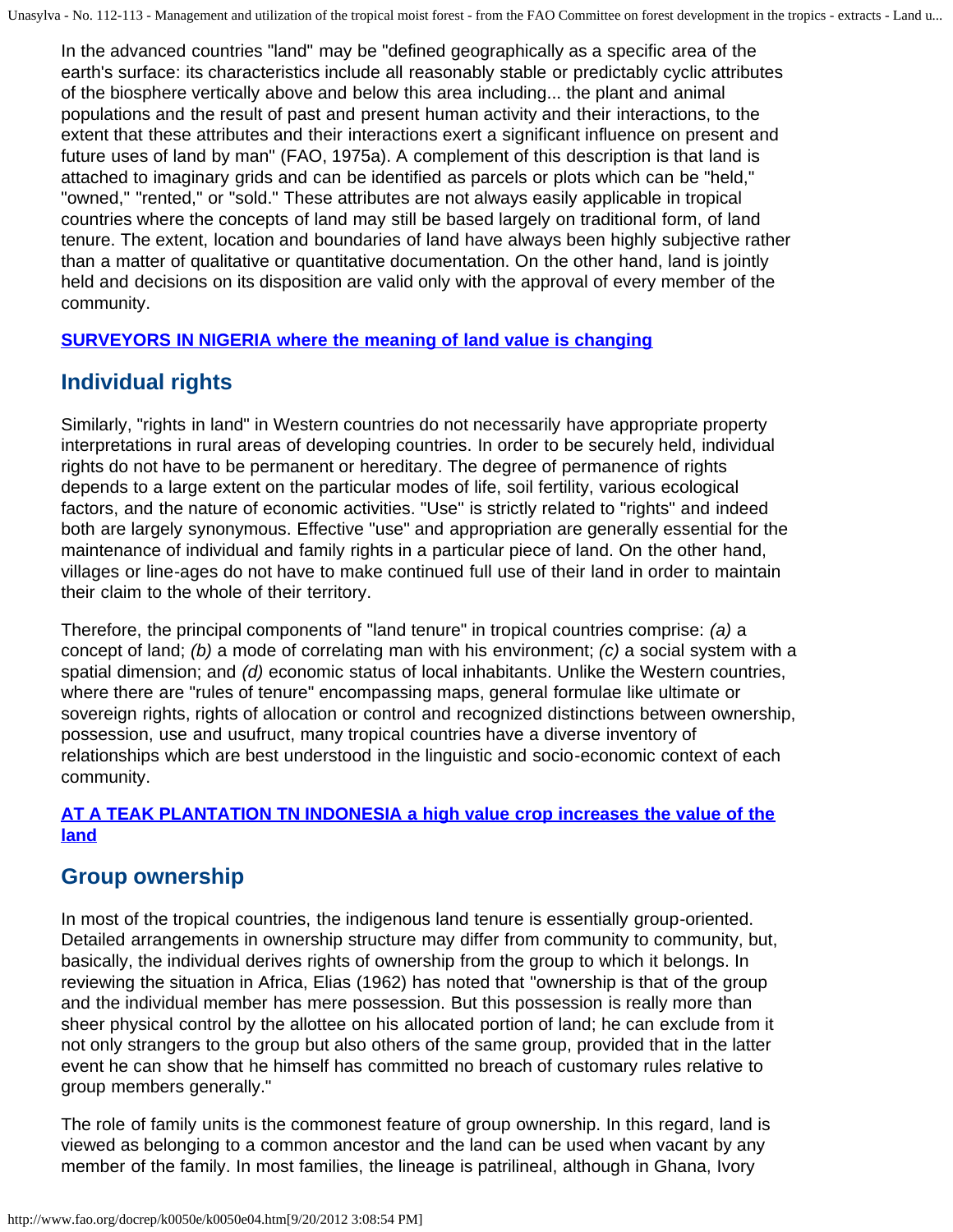Coast, Congo and Zambia, the right of the matrilineal to control the use of land is acknowledged. However, family land is more readily delimitable than the amorphous but universal communal land system. Variations of this exist throughout the tropical countries. Whether in Africa or Asia, a high proportion of rural lands are jointly owned by communities. The characteristics of this tenure are that individuals manage rather than own land, sometimes individually, and sometimes collectively; the individual cultivator has control over the crops he produces, while the group has power to decide to what use a particular area of land is put; long-term perennials such as oil palm and shea-butter trees in parts of West Africa, sago palm in Papua New Guinea, and bamboo in Southeast Asia belong to the community, while arable crops (e.g. maize, beans, rice, cassava and yams) are regarded as the property of the individuals who planted them. It is therefore not uncommon to find both the group and the individuals claiming varying rights over the same piece of land.

In other circumstances, for example in the West African Savanna, the use of communal lands is more permissive. The pasture could be grazed by cattle owned by all and sundry; common occupation of land among nomads is a stronger bond than that of family and is, in their view, interchangeable with blood brotherhood. Because of this and other instances of ambiguities arising from unrestricted access of numerous members of the community to the "pool" of land resources, Elias (1962) has described the system as "corporate" rather than communal, since, he argued, "the relationship between the group and the land is invariably complex in that the rights of the individual members often coexist with those of the group in the same parcel of land. Nevertheless, the individual members hold definitely ascertained and well recognized rights within the comprehensive holding of the group."

An interesting aspect of communal ownership is the principle of "first occupancy." There exists in most rural areas of the tropics a special association between some social groupings which are considered to be the first settlers in particular districts, and the existence of special rights. This is particularly apparent in regions where the inhabitants arrived in successive waves of migration of ethnically similar or different groupings. In these cases, a set of ritual rights may be attributed to the first settlers and another set of political rights to the later immigrants. This arrangement is less than the "equalitarian" status envisaged under communal ownership, which nevertheless validates the argument by Elias (1962) in favour of corporate ownership rather than communal tenure. This hierarchy of tenures is structurally similar to the constitutional powers of state and central governments in most federated nations; the rights of first settlers are those of the "reserve powers" often enjoyed by central governments. Examples of this tenure are found in parts of Nigeria, Ivory Coast, Niger, Congo, Rhodesia and Papua New Guinea.

### **[NOMADS IN THE SAHEL whose land?](http://www.fao.org/docrep/k0050e/k0050e0b.jpg)**

### **Traditional land use**

The traditional economies of tropical peoples are largely geared to extensive use of land. Control of Land was essential to the survival of the different groups but it had little value for exchange. Title to land meant both prestige and subsistence; it also meant continued existence and a degree of sovereignty for the social groups. Land was vested in chiefs, elders and/or councils. All had rights of access to land, but these rights derived essentially from membership of particular groups; in some cases they resulted from the allegiance of the subject to the political authority.

Land being accessible to all, the general rule was that a man's descendants had equal rights to his land. However, the exercise of rights was always limited by obligations and counterbalanced by rights and privileges of others. For example, a peculiar feature of an indigenous tenure in Rhodesia is that a young man could not inherit or be allotted land until he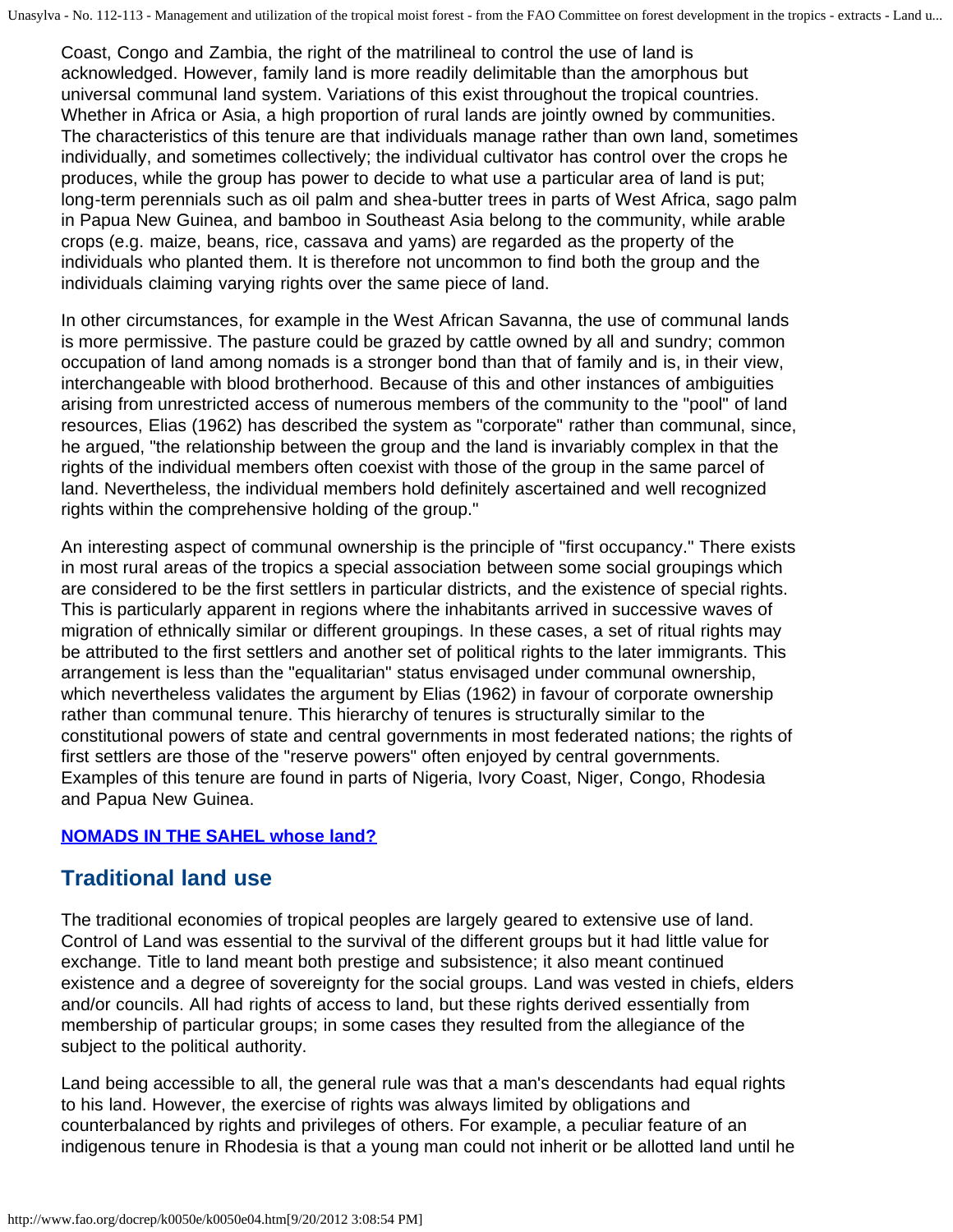was about to marry (Carbett, 1963).

The amount of land utilized by a family or an individual was largely governed by economic, technical and even magical factors. An unusual land-use practice has, however, been observed by Thomas (1963) in Senegal. The Diola are obliged to cultivate an equal number of high-lying and low-lying fields in order to balance their production. Thus, in addition to dividing the land into small plots, the holdings become widely scattered. As a result of population pressure, the collective reclamation of new land from the mangrove swamps becomes a periodic necessity as does the redistribution of the rice fields at line-ages level every five or six generations.

The setting aside of land for mythical reasons is a common practice in most communities. The culture and tradition of some societies often compel a veneration of their ancestors in periods of victory and tribulation on initiation lands, lands that are haunted with spirits, lands where the mythical emergency of ruling dynasties or other groups took place, former settlement sites, or shrine lands. The existence or absence of such lands is generally a reflection of the degree of mobility of local populations.

In the past, litigation over land was not frequent, particularly among land-controlling units and closely related groupings. However, movements and expansion of groups have been recurrent causes of territorial changes and have led to the co-existence of different groups, exercising different claims on the same tract of land. Although there were conflicts within ethnic groups, villages or line-ages, they were nevertheless easily settled through the acceptance of common values, sanctions and symbolic arrangements. Temporary rights could easily be exercised by different categories of persons, but the rights derived from first occupancy or first clearing were recognized.

# **Factors changing the pattern of land use**

There have been continual changes in tropical land tenures but those of the last 50 years have been far more rapid and permanent. Migrations, contact between peoples, internal political changes, and the spread of new religions greatly affected tenurial developments. However, over the last century or so other major factors have come into play. Economic and social changes have taken place largely through the importance of technology and religions. The existing land tenure systems have thus been significantly modified or complicated. Along with the exposure to European forms of administration and government, the tropical countries received "exotic" crops such as cocoa, coffee, tea, sisal, sugarcane, banana, rice, pineapples and citrus trees requiring plantation regimes. A growing demand was also established for indigenous rubber, timber and palm produce. Consequently, the composition of the groups living on and working the land has changed; the demarcation of land units has been considerably modified or intensified; lands have been divided or shared; the nature and contents of rights have altered; new categories of persons have aquired rights of control in land; and new conceptions about the land have originated.

The effects of European-oriented changes appear spectacular because of their origin and less-than-wholesome tactics, and because we are all living witnesses to their implications, in parts of Africa for example. There is no doubt that the earlier conquests and colonizations left an imprint on various land tenure systems. For instance, in parts of Africa and Asia where Mohammedan law was fully entrenched before the advent of the Europeans, it is no longer feasible to completely separate the indigenous tenure from the Islamic doctrine of succession.

The colonization movements of the nineteenth and twentieth centuries profoundly altered the land tenure systems in specific countries. Because of the generally inhospitable climate of West Africa to the Europeans, the imperial powers did not impose a Western type of tenure on land except in the urban areas and for the special management requirements of certain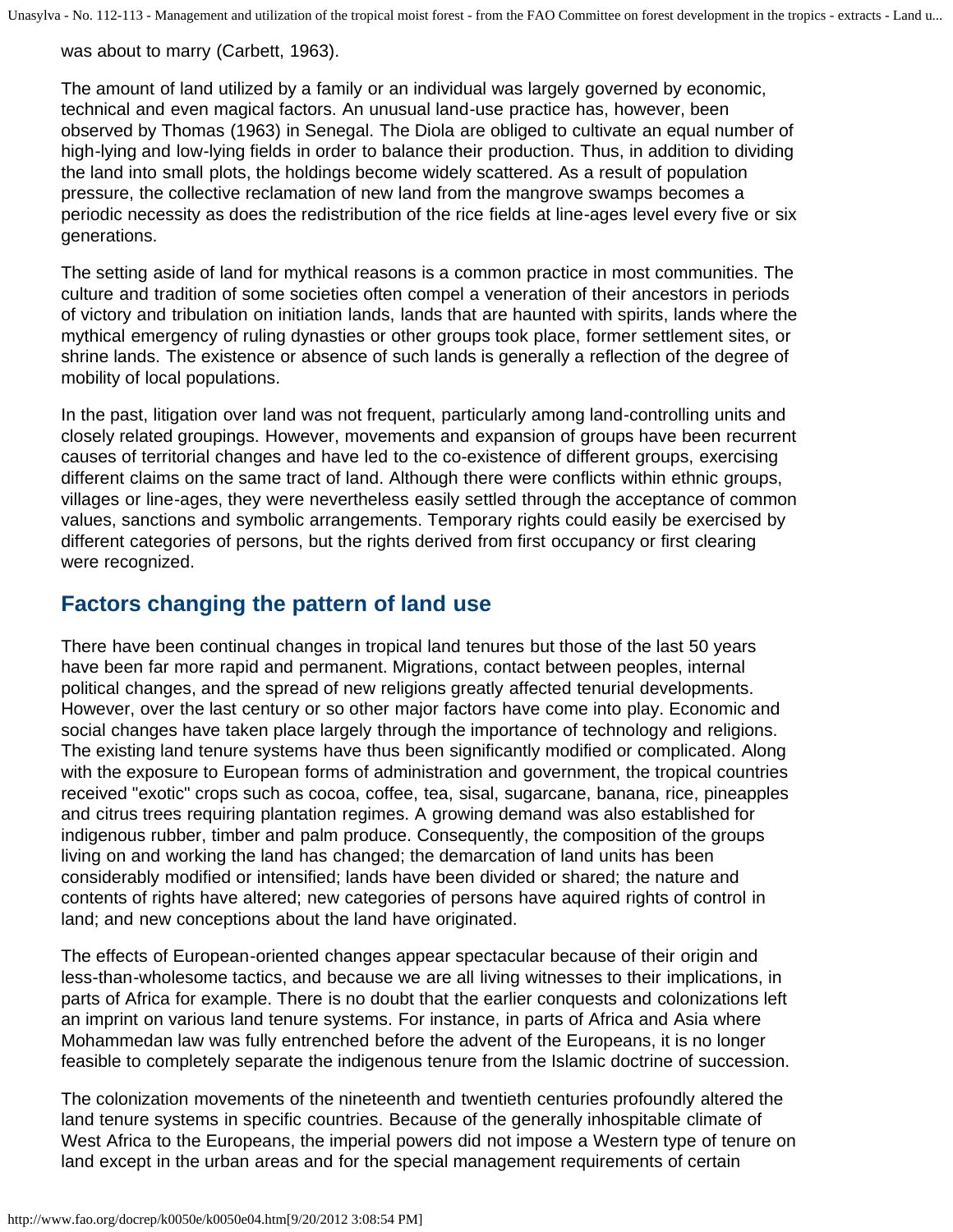natural resources. However, in East and Central Africa, the European settlers rapidly increased their land holdings, dispossessed large proportions of the local population, and they created a racial society based largely on the control of the best land resources. After their independence, Kenya, Tanzania, Malawi, Zaire and Zambia had to repeal a variety of land laws in order to facilitate land reforms. The same course of action may be undertaken in Angola and Mozambique in due course. Malaysia had a similar experience with Indian and Chinese settlers. The Malaysian Land Reserve had to be created as a bulwark against the growing landlessness of the Malays.

### **Non-agricultural influences**

The increasing awareness of the potentialities of non-agricultural land resources has exerted the greatest influence on the pattern of land use. In many countries the potentialities of minerals, water, fisheries, livestock, wildlife and forest resources exceed those of subsistence and contemporary large-scale agricultural production. The development of these resources has necessitated both institutional and economic measures for land management. Similarly, the infrastructural improvements accompanying national economic programmes has disrupted the customary tenure. The provision of roads, for example, even though intended to facilitate and encourage the production and marketing of export crops as well as easing communication problems, is generally harmful to the integrity of lands and family cohesion.

In all these examples, land tenure changes are taking place either as a result of planned activities by governments or through the inter-play of several factors of trade, communications, demographic pressures, and increasing monetization of subsistence economy. Thus the elements of tropical land tenure are themselves not immutable, even though the system is still largely traditional.

# **Land transfer and tenancy**

The prerequisite of land transfer is that land is owned. Ownership creates rights to transfer in the same way as transfer becomes a source of ownership. But it should be noted that ownership does not always include the power to transfer land. Transfer through monetary sale is not well accepted in customary land tenure and is generally regarded with disapproval. In the past, land transfer was conditioned by social and ritual limitations. However, in many countries the emergence of new conceptions about alienation is linked with the processes of desocialization and of individualization of land-holding. On the other hand, the feeling of insecurity and of hostility towards outsiders, resulting from increased land scarcity and greater demand for land, has largely fostered the concepts of inalienability, of group ownership and of ritual sanction in land tenure.

In West Africa, there have been many invasions, migrations, and consequent transfers of land. The situation in those countries has been aptly summarized by Mabogunje (1971): "Some of the most densely settled areas in West Africa today are to be found in this (forest) belt. Many of the more important groups, however, have traditions of movement from the north, having displaced or absorbed less organized or more primitive people. We are thus led to conclude that in the early periods of West African history, the role of the forest areas was that of a refuge zone, providing, albeit temporarily, some degree of security from the aggressiveness of stronger, better organized groups in the grassland region of the north."

The most common form of land transfer is through inheritance. In the customary tenure system, the group, as the ultimate owner of land, is presumed never to die. Inheritance is predominantly patrilineal, although a notable feature of the system is that members of the group die intestate, that is, the wishes of the decased before his death are discounted, so that the customary rules of descent and distribution may be allowed to operate without constraint.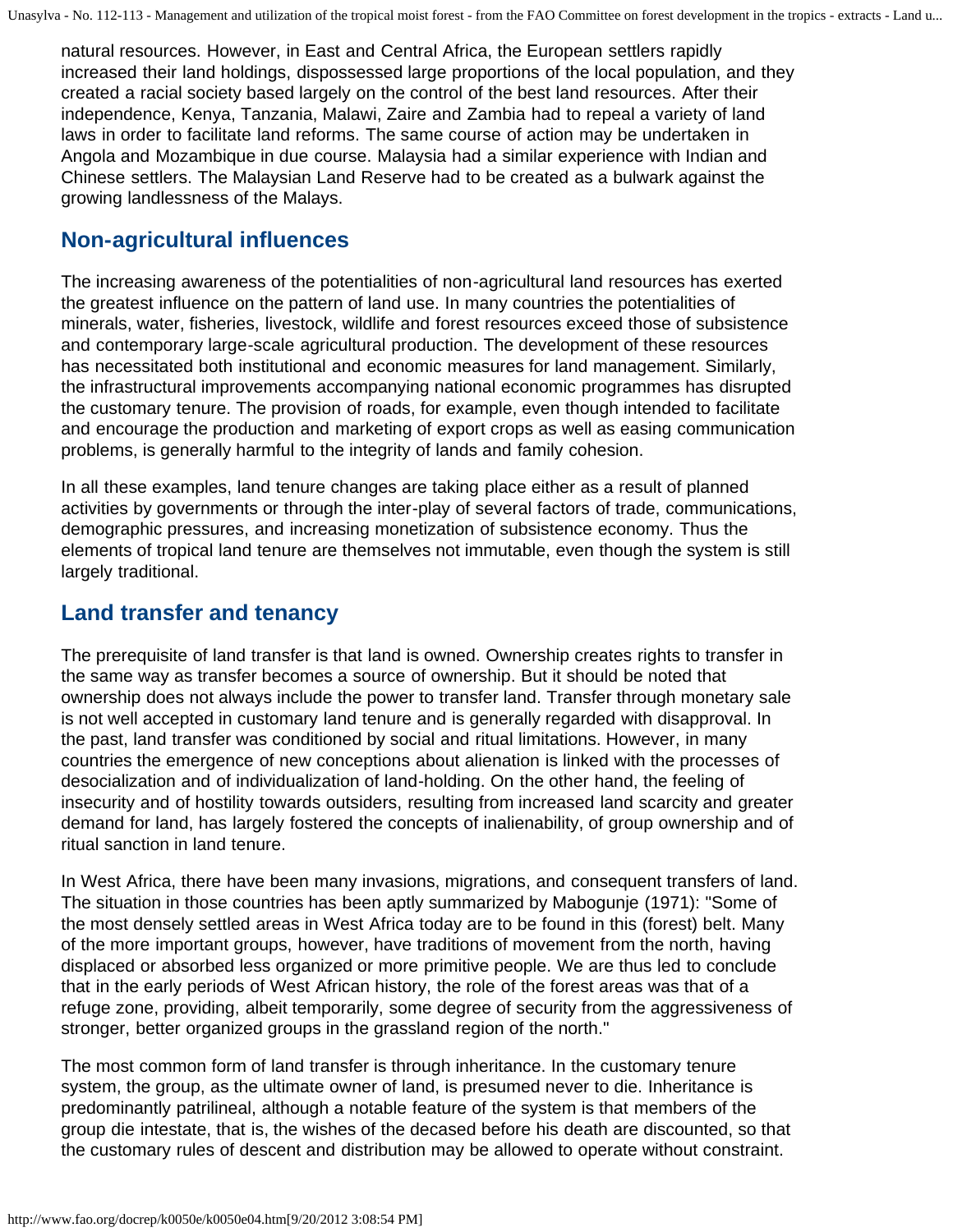By these rules, the elders are permitted to administer as they see fit the supervision, protection, and the final partitioning, where necessary, of the landed property left behind. The growing exception to this general rule derives from the introduction of permanent crops such as cocoa, rubber, coffee, tea and sisal representing major investments which the group cannot readily or morally manage as common property.

Generally, land on which a deceased person had rights of use can become an addition to the land set aside for communal purposes if the recognized owner dies without issue, or if, in the opinion of the family council, no family law of descent or distribution appears to be adequate and acceptable to the would be inheritors. Once a piece of land has been set aside for communal purposes, it is not allowed to be individually owned or inherited. Also, if a piece of land is recovered from a stranger or reclaimed from swamps or waste by communal effort, such land is not allowed to be inherited individually.

Leasing, borrowing and exchanging are some more acceptable methods of land transfer, and each has been used in varying degrees in tropical countries. The most commonly used and by far the most traditional of them is pledging. Customary tenure usually permits pawning or pledging articles, including agricultural crops, for the purpose of providing security for loans. In some parts of Nigeria, cocoa, and rubber trees and oil palm are principal pledge objects for security against loans raised for children's education, marriage, funeral, litigation, old age and sickness, tax payment, and occasionally for agricultural improvement. The land is not so pledged but only the trees on it that are owned individually. An important difference between the customary tenure concept of pledge and that of the Anglo-Saxon tradition is that the customary pledge is permanently redeemable. There may thus be situations in which grandchildren or other relations are called upon to repay the loan extended to a deceased family member in order to recover the cocoa and/or rubber trees.

Land itself, even if not inalienable, would not command much value in terms of security, since those who have money to lend generally have plenty of land. The moneylender is not interested in working the land to produce certain crops, but in harvesting and selling produce for cash returns on his loan. Again, it should be noted that pledging of tree crops is a recent phenomenon in rural economies. It encumbers the processes of inheritance; during periods of good harvest and producer prices, moneylenders are most reluctant to surrender management of farmlands.

Borrowing of land takes place when there is a temporary shortage of land for the production of food crops. This temporary shortage may be caused *(a)* by circumstances in which the land in fallow has not regenerated enough by the time the owner or user needs land for the production of a seasonal crop; *(b)* when the farmer wants to take advantage of cheap migrant labour and does not have enough land of his own to keep them busy; and *(c)* when a labourer decides to stay and become a tenant, and he borrows land from season to season until he is absorbed into the land-owning group. Land exchanges occur when farmers decide to create contiguous plots of land.

Forest tenure designates here a formalized way of controlling totally or in part the use of forest land. The consequent management controls and institutions are foreign to local systems. The alien nature of forest land tenures is partly due to the long-term requirements of forest resource development and partly because the potentials of the sector are not easily perceivable within the limited economic horizons of traditional societies. In most of these societies, the forestry viewpoint is restricted to the provision of primary needs such as firewood for fuel, poles for building, game for animal protein, and perhaps timber for construction and boat-building. The forest lands were unmanaged and the availability of even the select forest resources was fortuitous in the face of expanding shifting cultivation.

# **Agricultural land use**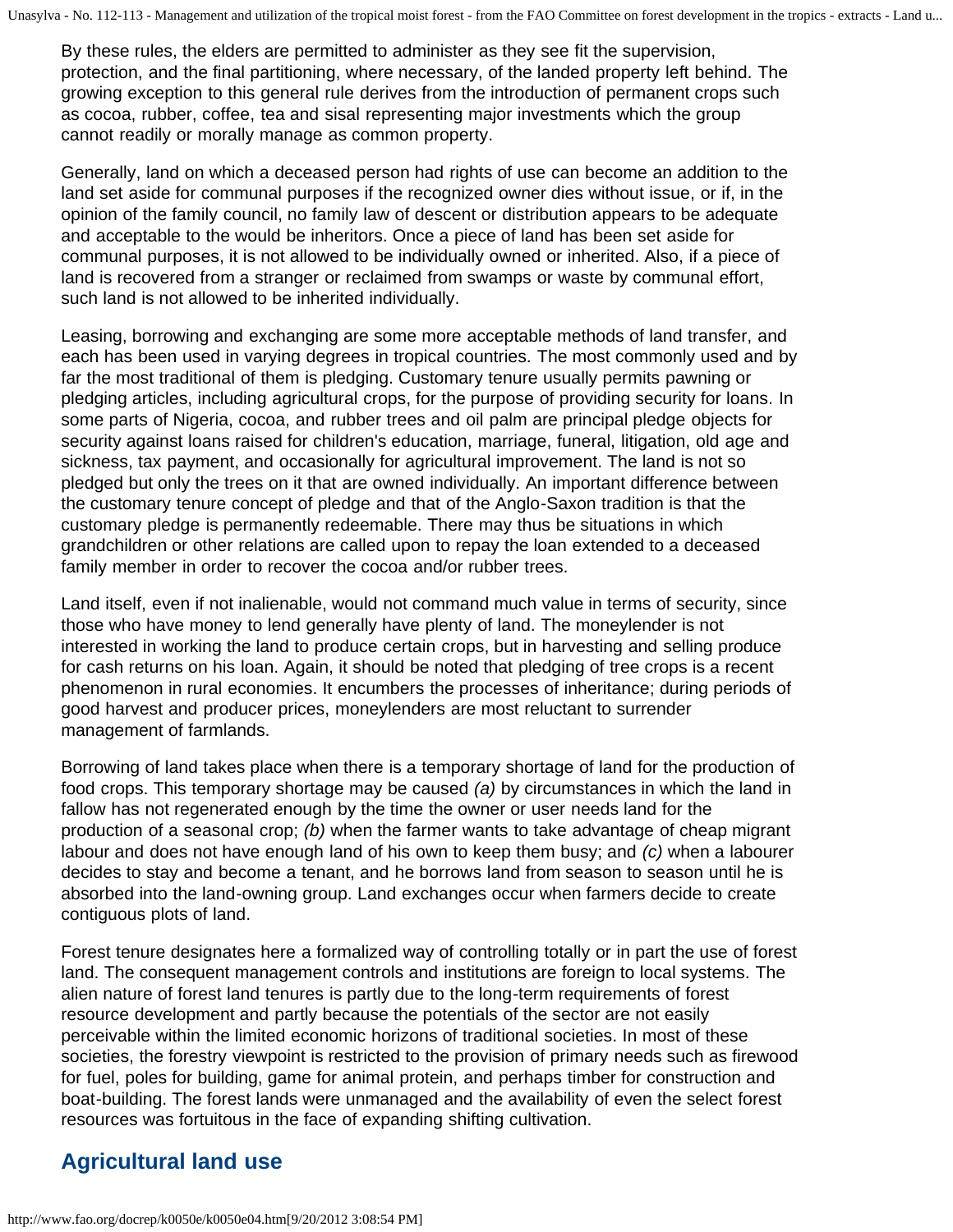The opposing agricultural land-use practices compelled the development of a different land management for forestry, whose original tenets centred on a sustained yield regime of resources. Various attempts were therefore made to acquire land for exclusive forestry use. As has been observed earlier, there are infinite variations both in the principles and framework of land property throughout the tropical countries. The basic objective to halt forest destruction and obtain title to forest lands has been pursued through varying strategies in different communities within each country thus leading to a mosaic of forest tenures. However, an important factor that prevented the emergence of uniform tenures throughout each country was the inadequate understanding of local societies, particularly the basis of their attachment to land. The forest departments in all but a few of the tropical countries started as arms of the colonial administration which paid little regard to local customs. Nevertheless, the early foresters should not be heavily blamed for their naive "blanket" reservation approach and anthropological misgivings. It should be remembered that they had to contend with many forces; the local chiefs, groups and shifting cultivators on the one hand, and the influential political arm of the colonial administration on the other.

#### **[DWELLING ON THE BANKS OF A TROPICAL RIVER does the dweller know who owns](http://www.fao.org/docrep/k0050e/k0050e0c.jpg) [his land?](http://www.fao.org/docrep/k0050e/k0050e0c.jpg)**

The first and generally regarded as a most satisfactory forest tenure is that under the state. The forest lands in this category are frequently referred to as "state forests" or "forest reserves." In most countries efforts were made to reserve as much of the forest land as practicable under government freehold. Vast areas were speedily surveyed because such areas were observed either to be "threatened by shifting cultivators," "vacant," "unoccupied" or "no-man's land." The individual rights to such lands were pre-empted by ordinances and/or proclamations. The expropriation of occupancy rights is essentially a derivative of the principle of State's eminent domain which is common to all European systems of land ownership. The efficacy of this rule is notable in countries which did not have strong indigenous kingdoms whose prerogatives and traditional roles run counter to the spirit and provisions of state forest land ownership. West Malaysia, however, is an exception: it is a country which recognizes the constitutional role of the Sultans and yet has the ownership of forest lands vested in the state.

The second type of forest land tenure is the communal or collective ownership. Historically it developed as a compromise through the appeasement policy in vogue during the political transition from ethnic nation-states to the amalgams now known as countries. In order to avoid political unrest, the forest departments concerned had to de-emphasize the Western freehold concept, recognize the local communities as *de jure* owners of the forests and entitled to revenue from management operations, while the forest departments were *de facto* managers or "perpetual" tenants. Ghana and Nigeria are the notable exponents of communal forest land tenure. In Gabon, there are exceptional circumstances for the creation of communal forests. Under a 1957 decree, Okoumé and Limba forest lands can be developed for "purposes favourable to the welfare of small communities or villages." Although the decree allows each village to carry out certain actions, there is an implicit indication that the ownership of the land is not transferred to the villagers.

# **"Protection" and "protected" forests**

Forest land, irrespective of its actual ownership may be classified "protection forests" or "protected forests." Protected forests carry useful trees, but are not intended to be managed on a sustained yield basis. These forests may be situated on lands that will eventually revert to agriculture or other uses, but in order to maximize the utilization of the existing timber and curtail premature entry into such lands, some restrictions are imposed in the meantime. Protection forests are declared on erosion-prone and over-grazed land. In other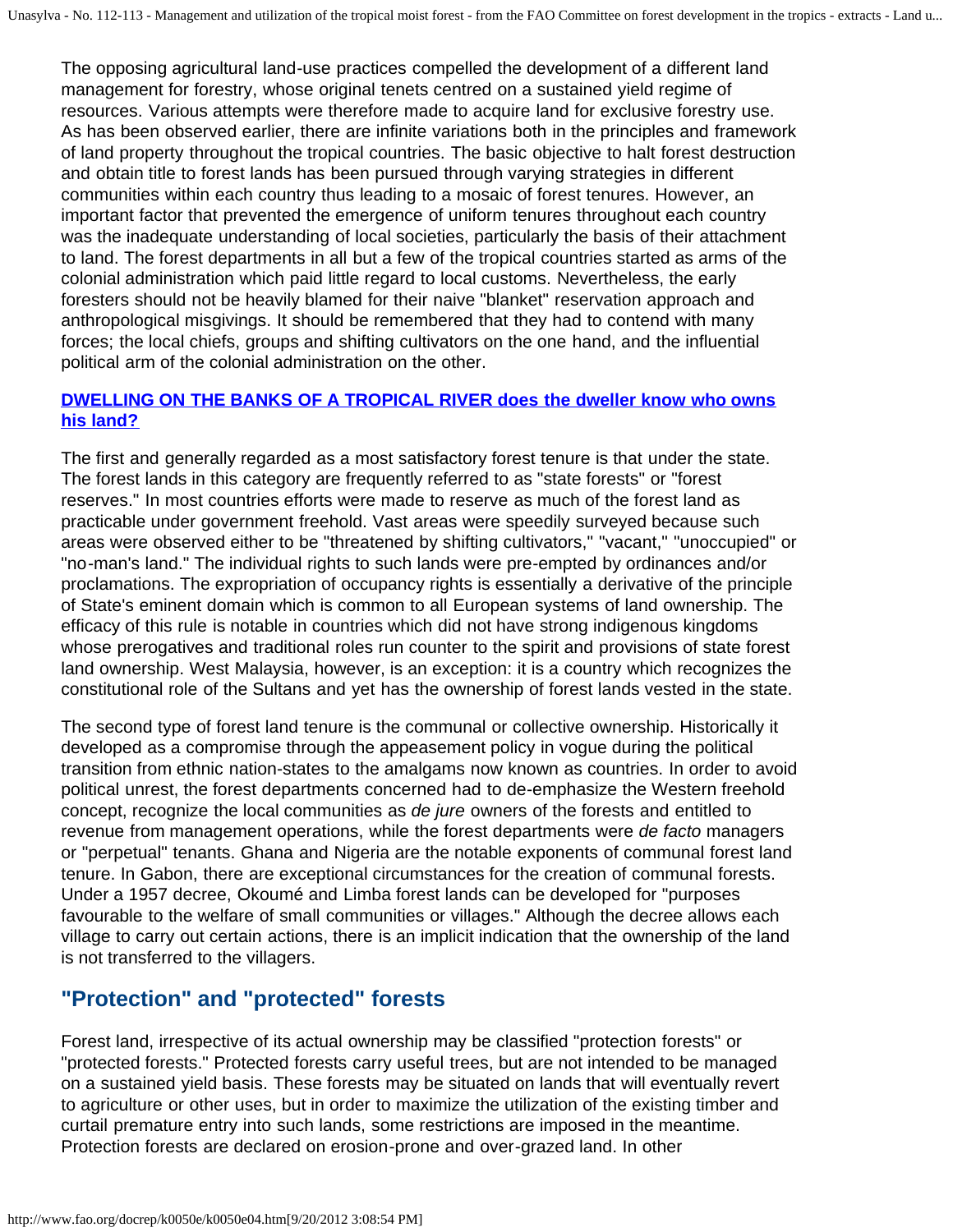circumstances, protection forests are constituted for the supply of specific goods and/or service such as firewood and recreational facilities near urban centres. Since the existence of protection forests could be consequential to the stability of the general environment, most countries have this category of forests, the point of interest therefore being whether such forests are protected under central government laws or under local council by-laws. In Nigeria and Ghana there are government as well as local council protection forests. However, in the French-speaking countries of Africa, where all forest lands are government-owned, there are protection forests as well as protected forests. The distinct feature of protected forests is that this is an administrative term applicable to all types of forests, especially when they are not yet legally reserved. All customary rights are admitted in protected forests except those occasioning destruction and removal of certain trees. Generally, these forests have definite management objectives.

# **Specifically protected trees**

Some governments have introduced specific provisions with regard to the status of certain timber species. Such classified trees cannot be removed except with the approval of the forest service. The local farmer has a somewhat contradictory responsibility towards the trees. He is not permitted to damage them deliberately, nor is he obliged to look after them, except that in some countries, particularly in Ghana and Nigeria, certain tributes may be paid to the landlords before such trees are removed. Many forestry laws of the French-speaking countries prohibit damage to protected trees.

# **Private forest land**

A third form of forest tenure is private forest ownership. This is found, for example, in Latin American countries and to some extent in the Pacific region. Because of the long-term nature of forestry and the fact that land is generally owned by communities, it has not been feasible to develop a great deal of private forest property in Africa. Since there are no special incentives, landowners are unable to comprehend the comparative benefits of investments in forestry vis-à-vis agriculture. Madagascar, the Comoro Islands, the Philippines and the Fiji Islands are countries which have substantial portions of their forest estate under private ownership.

Where public funds are committed to large reclamation schemes, the property is usually held by the government. However, a recent experience from Nigeria is that peasant farmers in erosion-prone areas, drought-affected regions and mining and windswept lands are being encouraged to enter into a covenant such that a proportion of their lands will be used for no purpose except for growing forest crops. The potential advantage of this trend is that it could be formalized into a restrictive freehold similar to the "dedicated woodland" that was introduced by the British Forestry Act of 1947.

# **Government purchased timber rights**

The purchase of timber rights over considerable areas is a peculiar arrangement for forestry development in some Pacific islands. In Fiji, Papua New Guinea, Solomon Islands, and Western Samoa, the forest services are unable to acquire land even in the most favourable circumstances of abundant land, very low population and lack of competition for land use. This is due to the unwillingness of the ownership groups to part with their land. The practice is therefore for the government to enter into agreements with customary owners and acquire the right to exploit commercial timber on their land. The cutting right may then be granted to companies or private entrepreneurs in the form of timber harvesting permits or contracts. This system is different in a significant way from the usual timber utilization contracts discussed above. Although the cutting rights are granted for 20 years, after which the lands will revert to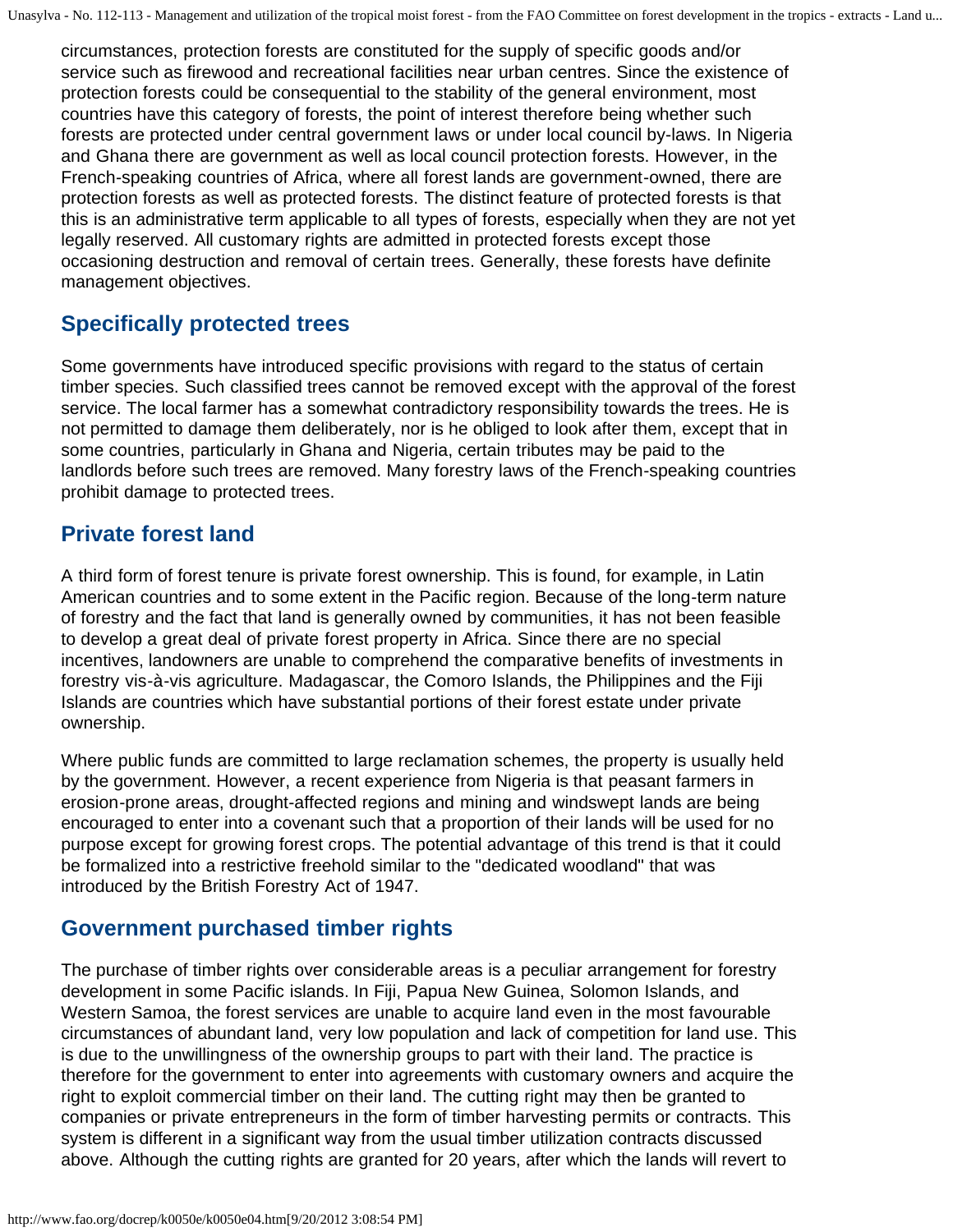the customary owners, the forest service, notwithstanding its status quo, has endeavoured to establish plantation on lands that have been logged. This is virtually an "anticipatory tenure" fraught with uncertainties.

### **[IN THE GARDEN OF A CHIEF IN WEST AFRICA trustees of communal land](http://www.fao.org/docrep/k0050e/k0050e0d.jpg)**

# **Local "rights of usage"**

In a number of African countries, the "rights of usage" have been conceded to local inhabitants (FAO, 1965). These rights have their origin in custom, and unwritten laws govern their exercise over large parts of, or sometimes throughout, the forest estate. They include rights to collect minor forest produce, hunt, fish, draw water, dig wells, or of thoroughfare, and to use the forest for ceremonial purposes. In extreme circumstances, these are harmful rights of usage which enable local inhabitants to cut or use major forest produce, collect minor produce affecting economic trees, set forests on fire, rear and graze cattle, and even undertake clearing for cultivation and residence. In the English-speaking countries, the exercise of customary rights is strictly regulated, most of them being abolished in the main forestry legislation. But in the French-speaking countries, the main distinction is between *forêts classés* (classified as forest reserves) and *forêts protégées* (protected forests) discussed above. The exercise of usage rights in protected forests is less strict than in the classified forests.

The admission of the rights of usage was sometimes used as an incentive to enable landowners to cooperate with the forest service for forest reservation and management. Invariably, local inhabitants actively exercise and guard these rights thereby constituting severe tenurial constraints to forest managers. However, since forest reserves are set aside for different purposes, it should be possible to classify rights of usage according to circumstances. Also, since in the final analysis forestry purpose should consider the requirements of local inhabitants, the tenurial constraints arising from the grant and exercise of rights of usage could be viewed as a requirement.

Two factors are pertinent to the development of the forest land tenures that have been discussed. First, the existing tenures are frequently imports to various countries. The circumstances of recipients and mechanism of these imports were very diverse. Second, where there was no population pressure, the need to formalize the forest land was secondary to the exploitation motives, as was the case in Cameroon, Congo, Gabon, Ivory Coast and Surinam. However, the situation in the Pacific islands that has been mentioned is one of lost opportunities. If a vigorous forest reservation policy had been launched in the early days of political administration, the present difficulties could have been avoided. On the other hand, where there had been lack of population pressure, and the climate was congenial to European settlers, the tenure had been modelled after that of the metropolitan European country. This is the underlying cause of distinction between the forest land tenures of Latin American countries on the one hand, and those of African and Asian counterparts on the other.

# **Forest policy and general land use objectives**

In the early days of tropical forestry, various reservation targets were set for instance, 33 percent of the land in some countries and 25 percent in others. The targets were rarely attained. The forest land varies a great deal in these countries, from about three percent in Kenya, 10 percent in Nigeria, 29 percent in Madagascar, 40 percent in Brazil, 57 percent in Zaire, 78 percent in Papua New Guinea, to 87 percent in Guyana (*FAO World Forest Inventory,* 1963). Although tropical forests are infinitely heterogeneous and therefore of varied potentialities, nevertheless, their presence and legal status impose corresponding reductions on the total amount of land available to other uses, particularly for agriculture. Thus in all its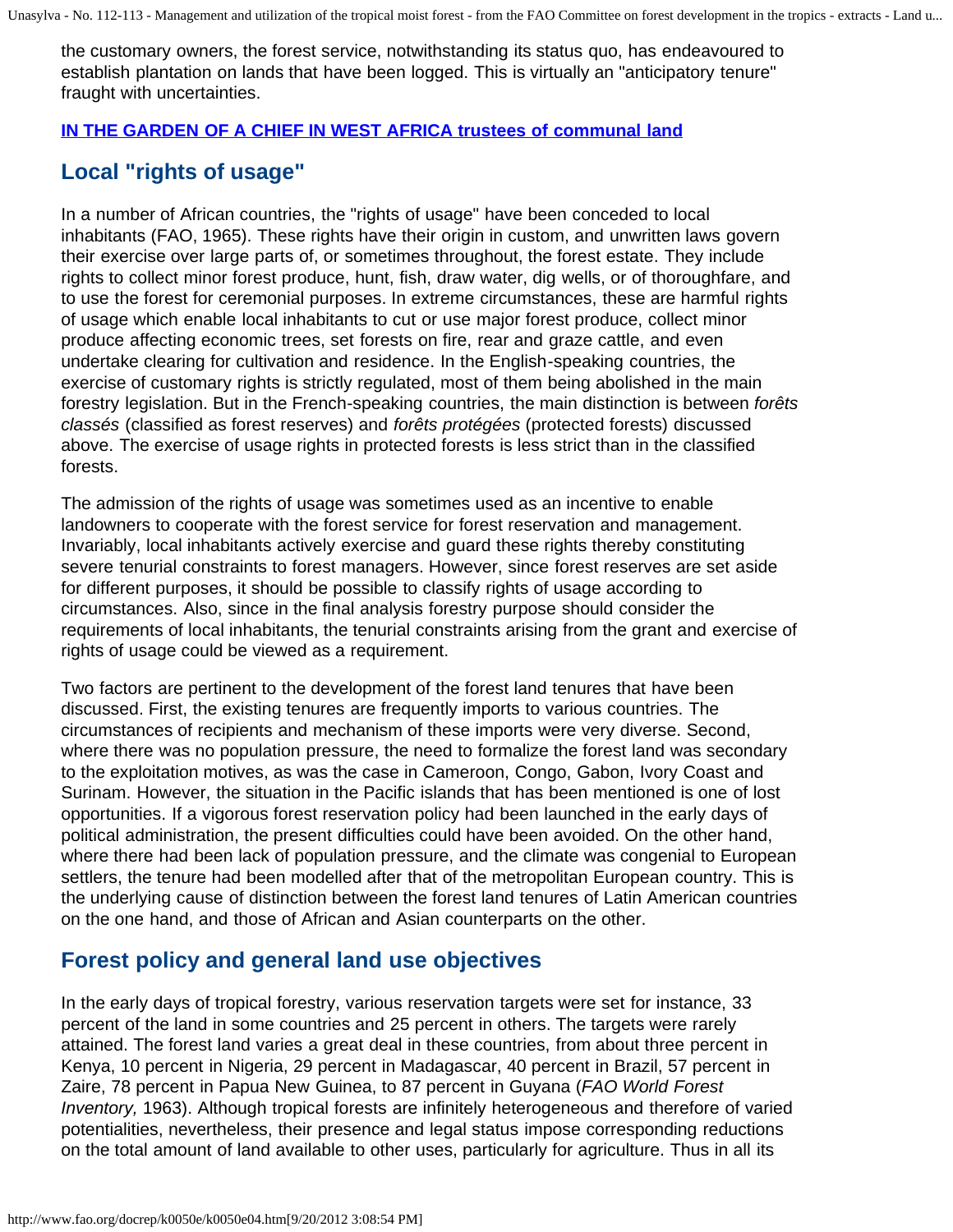localities, forest property has introduced a new type of investment into land and thereby altered the seasonal interest in land that a subsistence farmer had, into a long-term interest.

The land use restriction brought about by forest reservation has sometimes served as a catalyst for improved land management. For instance, in Nigeria, the peasant farmer who is traditionally an extensive land user has had not only to moderate his shifting cultivation horizon near forest reserves, but also has had to review his relationships with other farmers in the control, occupation and use of land resources. Thus in some communities, peasant farmers are inadvertently practising intensive cropping. Increasing observations of rotational cultivation of millet, guinea corn, onion, groundnut, and cotton, have been reported from among inhabitants near the savanna forest reserves in Ghana and Nigeria.

Within the vast African savanna, livestock production is a primary occupation. In this region, the interests of the forester and those of the grazier are partly at variance and partly interdependent. Usually, the graziers pay little attention to boundary marks except those imposed by large rivers, impassable mountains and tsetse fly. Thus where cattle taxes are required of herdsmen, as is the case in Nigeria for their nomadic tenure, it has been difficult to enforce such taxes. However, wherever feasible, forest reserves are established primarily to provide feed for herds of cattle. Grazing regimes are then developed so that the cattle move from one zone to another taking advantage of comparatively rich ground vegetation. This arrangement facilitates the administration of cattle tax and has proved to be of immense advantage both to the cattle economy and the preservation of the ecosystem.

The gigantic soil protection efforts being undertaken by governments to combat the drought problems in the four northern states of Nigeria, for example, have been seriously hampered due to the existing tenurial rights of local inhabitants. They would not surrender small portions of land for the establishment of shelterbelts and windbreaks which are of critical importance to the continuing use of the remaining large portion of land, and hence their own survival. Although the inhabitants now recognize the long-term advantages of shelterbelt projects, nevertheless the negotiations for land purchase are most cumbersome and prohibitive (Adeyoju, 1973). However, where land has been obtained for the project, the benefits arising from compensation and employment opportunities during establishment stages have been of great Importance to local economies.

# **Unemployment**

The instances above illustrate different tenurial functions in land management which are, however, secondary to the problems of rural development in most tropical countries. With the various attempts to stimulate, assist and create a suitable environment for development and the necessity to skip or combine evolutionary stages of economic growth, a corresponding and difficult battle these countries have had to fight is that of dealing with unemployment. This is an extremely difficult battle in spite of the planned contributions of modern industries, agricultural infrastructure, social services and land reform. In these circumstances, the imperatives for the forestry sector are as highlighted by Raup (1967) that "wherever there is surplus agricultural labour and shortage of working capital, the task of tenure systems is to put people to work."

Raup's hypothesis provides a socioeconomic framework for reconciling the conflicting forest policy and general land use objectives. Also, in this connection Nantiyal and Smith (1968), and Muthoo (1970) have discussed the criteria for evaluating interrelated land use policies. The pertinent conclusion emerging from these studies is that the beneficial use of land and tenurial equilibrium are dependent upon positive management techniques.

The tropical forests comprise about 700 million hectares (FAO, 1974). The magnitude of these forests is partly due to the actions of foresters and partly the result of the natural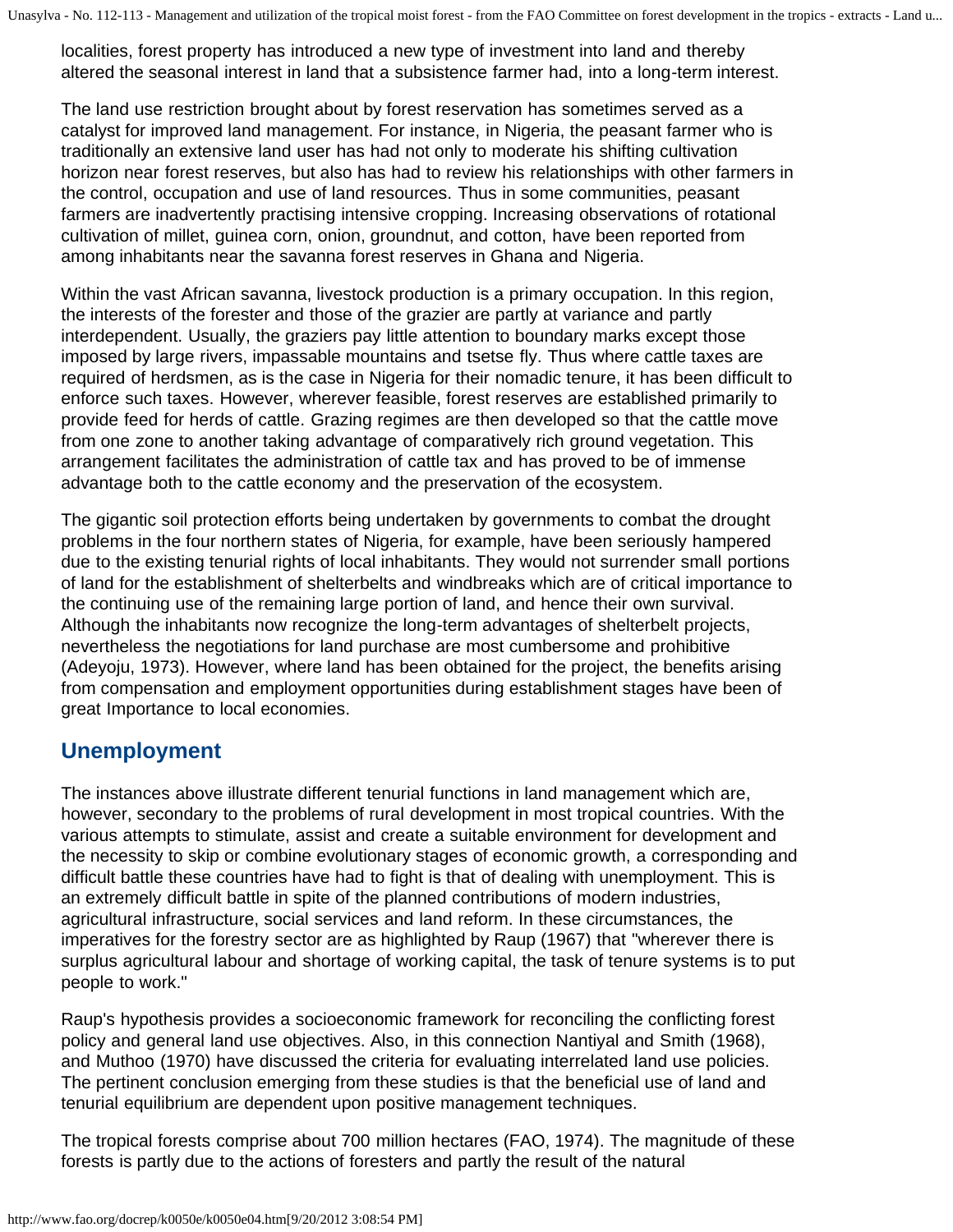characteristics of various countries. Since the forest policies were not based on land capability and socio-economic surveys, the existing forest reserves, inevitably, embrace the best agricultural lands in most countries and are therefore prone to attack not only in heavily populated areas but also in societies experiencing rapid changes. It is obvious that in many locations the forest lands are a dormant resource because of the legal provisions inhibiting their transfer to more beneficial uses. Thus, while too many forests may be an obstacle to development in some countries, in other places, where forest reserves are not too excessive, the lack of impetus may be clue to inflexible management practices. In discussing the potentialities of forest lands and the management options thereof, a fundamental point to realize is that "not all land presently under forest will necessarily be permanently available to forestry, nor will eventual forest estate be necessarily limited to land presently under forest" (Westoby, 1974).

The point of interest at this juncture is the use-real and potential - which the forest services, forest owners, and society at large, make of the lands at their disposal. This is the only criterion that requires close examination in order to justify changes in forest land tenures. At present, virtually all tropical services manage their forests solely for the steady supply of wood. There is no doubt that the exclusive mono-cultural practice, of tropical forestry cannot necessarily "provide the greatest benefit for the largest possible number of people" as frequently envisaged in forest policy documents. Accordingly, the forest services must continually assess the values which society could and should ascribe to forest lands.

### **[COPRA AND COCOA CULTIVATION ON A LARGE PRIVATE ESTATE another form of](http://www.fao.org/docrep/k0050e/k0050e0e.jpg) [land tenure](http://www.fao.org/docrep/k0050e/k0050e0e.jpg)**

It is not only the strategy of development and implementation which should change with time. Circumstances might necessitate that the policy of extensive management compatible with the highly selective exploitation regime be altered because of improved conversion efficiency for popular timber species as well as technological advances for processing hitherto unused species. Furthermore, the range and scope of technical variables now at the disposal of the tropical forester should enable him to appraise the "systematic nature of forestry activities, and to emphasize that even though forestry may be described as a system, the system is not and cannot be considered closed" (King, 1975) nor absolute to cellulose production.

The ability of the forest land to satisfy a greater variety of wants by bringing it under multiple use rather than single use management is still a distant goal for most tropical foresters. It should be stressed in this connection that the management of forests must be related to the benefits which it is expected will be derived from such management. Consequently, it may be desirable to deemphasize the wood production objective of forest Lands relatively near city centres and where a profitable timber rotation exceeds fifty or sixty years. Where the responsibilities of the Forest Service include the development of national parks, amenity forestry, wildlife, and game, there should be little or no institutional constraints for reorienting the management priorities to the best advantage. In recent years, a great deal of attention has been paid by the Nigerian State Forest Services to the development of these ancillary resources. Indeed, in some of the states, the popularity of secondary vestry projects has considerably enhanced the development possibilities of the primary objectives of forest land management.

# **Agri-silviculture**

There are other development potentials which are seldom given the attention and prominence they deserve in tropical forest management. The fact that forests and forest industries are generally located in the rural areas often reduces migration to the towns. This leads not only to a reduction of unemployment in urban areas, but also to a more equitable reductiondistribution of economic activity in a given country or region. Another and perhaps more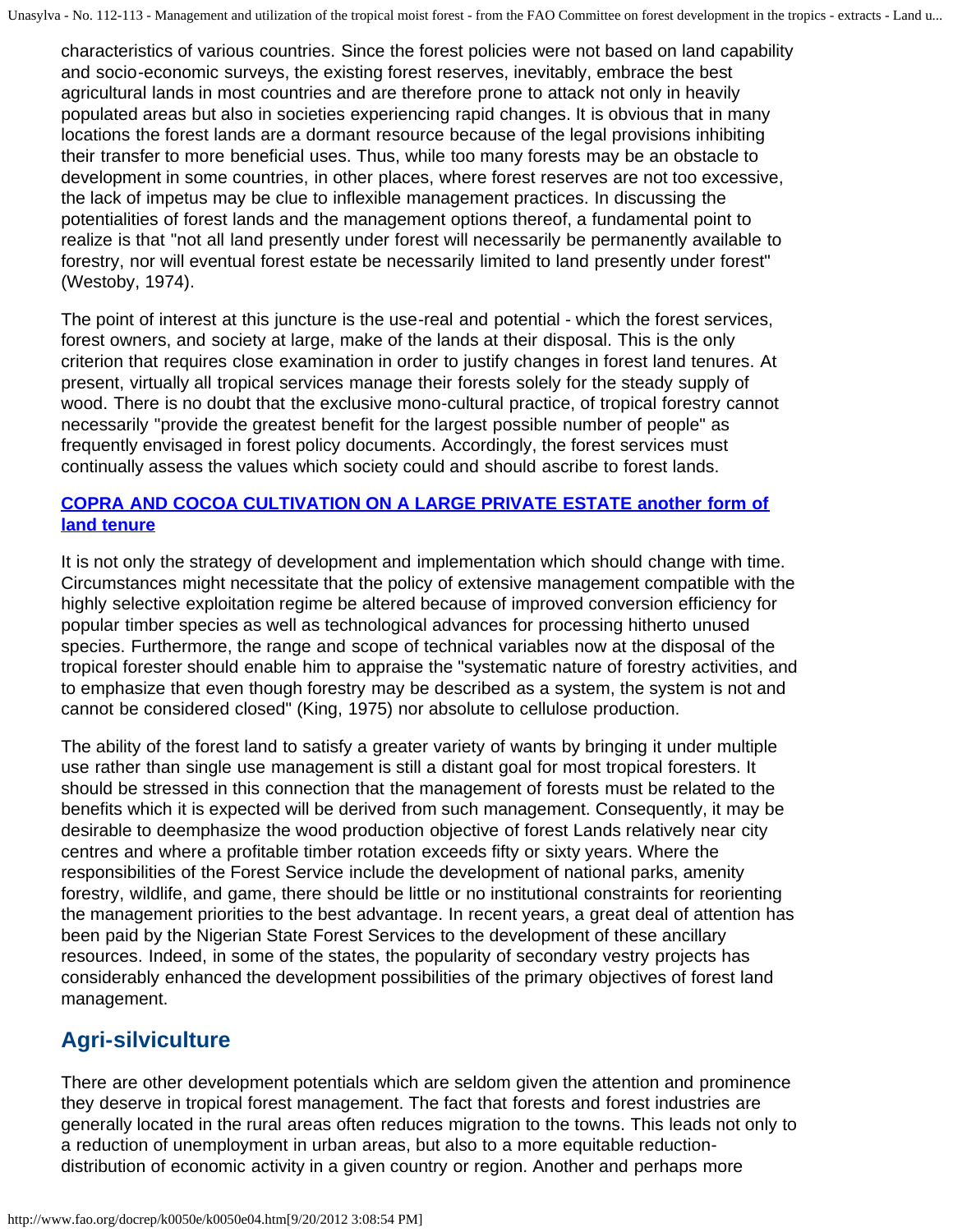important attribute in these days of increasing unemployment is that forestry generally provides more employment opportunities for each unit of capital employed than is possible in most other sectors of the economy. Moreover, the system of agri-silviculture (or taungya or shamba) which has been practiced by foresters in many parts of the world, if rationally and scientifically pursued, offers exciting symbiotic possibilities for the development of both forestry and agriculture to meet the increasing demands for food and for homogeneous supplies of wood (King, 1968). The dynamic advantages of this scheme are being explored by some countries. In Nigeria, for example, agri-silviculture is now an integrated rural development programme with strong socio-economic inputs. There is the production 'and processing of food crops by the workers who are permanent employees of the Forest Service; plantation establishments are far more successful than under the traditional taungya and workers live in planned settlements with basic amenities and in an atmosphere conducive to ethnic harmonization (Enabor and Adeyoju, 1975). The obvious economic benefits of the programme are sufficient deterrents against unplanned forest land management in any locality.

Along with the modernization of the taungya system, it is possible to develop other management programmes for integrating the resources of local inhabitants, who are professionally threatened by the creation of forest reserves, with those of the Forest Service. In some localities the real threat to the security of the forest estate is from a small but organized group of professionals whose special needs and livelihood requirements are not duly recognized. The hunters who provide all the animal protein requirements of local communities have not only been discriminated against by forest services, but have, occasionally, been "goaded" to violent reaction with the support of villagers. The attitude of most forest services to the plight of this and similar professional groups has been counterproductive. In this circumstance the rational approach lies in evolving a management scheme whereby income earning opportunities are conceded to as many members of the group as feasible as a measure of insurance against tenurial instability.

Generally, the long-term use of forest resources overlaps the long-run wood supply problem. While forest resources are capable of producing a continuous output of goods and services, they will do this only if the land and the forest on it are maintained in a productive condition. The amount of sustained output from these resources can be varied by the way they are managed. The concept of management variants is, however, still unknown to tropical forestry. With increasing population it has to be realized that maximum satisfaction for all people can be attained only from the best combination of goods and services. Thus it can hardly be overstressed that "forestry is not a good thing *per se*. It is good only if it produces goods and services that people want" (Worrell, 1959), for therein lies its purpose and management goals.

# **Requirements for future development**

In looking for a solution to forest land tenure problems, two major considerations should be taken into account first the need to organize, on the basis of traditional foundations, a system of ownership that can be adapted to the requirements of economic life of a modern state, and second the need to allow for, and promote, investments from outside local communities by facilitating and granting access to land to development agencies under conditions of sufficient security and stability. In a situation where virtually all rural land is owned by groups and the alienation of land is a misnomer, a possible solution to the obvious dilemma of forestry development is the long-term leasing of customary land. This system has found acceptance in New Zealand for forestry development on customary lands of the Maoris.

Long-term management contracts for the purpose of building up a new forest on exploited land are of considerable importance, especially for those areas designated for inclusion in the permanent forest estate and such agreements should be negotiated with the customary owners at the earliest possible stage of forestry development in a given area. It is desirable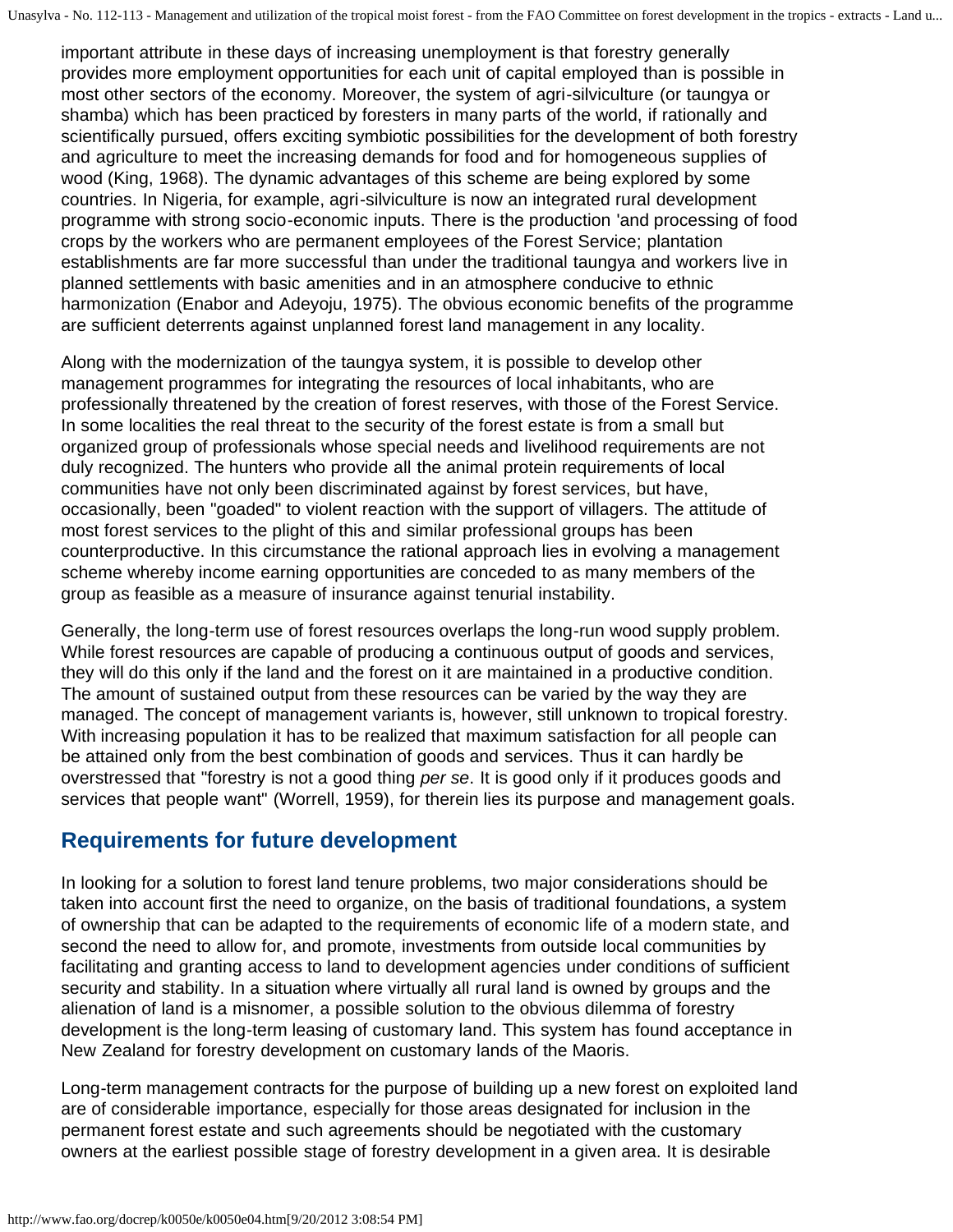that these agreements be concluded when timber rights are purchased so that definite commitments for replenishment of the forest resources on clear-felled land can be included in the concession agreement. Planting can either be done by the government or by an afforestation company to be formed in which the government and landowners are shareholders. The introduction of this scheme in Liberia, Papua New Guinea, Surinam and other countries still at the threshold of active forestry development will have progressively better prospects as rural populations become more directly involved in forestry activities and thus are able to recognize the adverse repercussions on their well-being of inordinate demands on the integrity of forest lands. Leasing may therefore be a phase or necessary prelude to dedication of forest lands.

The extinction of traditional land use forms which imply inefficient socioeconomic conditions, notably the lack of sedentary habits, seems logical but in many countries their continuation is to be expected for years to come. The forest land sector, while continuing to provide the potential space for shifting cultivation, must adjust at the same time to economic development needs. Sufficient forest land for timber production will have to be reserved and freed from rights of usage and treeless areas, hitherto subject to uncontrolled grazing, will have to be demarcated and protected for the establishment of manmade forests. The problem is therefore one of reconciling forest rights of usage with the role of the forest land sector within the overall economic framework. As has been documented in concepts of land reform programmes (FAO, 1966), the solution must be found in the spread of agricultural and stock-raising methods which make possible a more intensive use of land than that accomplished under customary practices. Undoubtedly, a better use of the land and labour at the disposal of the rural population can be made possible through forestry development. However, measures designed to maximize the direct contribution of forestry development to the social and economic improvement of rural life should be coupled with the progressive control and rationalization of rights of usage through regulatory means.

### **[INDIAN FORESTERS AT WORK whatever the tenure may be, the resources have to be](http://www.fao.org/docrep/k0050e/k0050e0f.jpg) [taken care of](http://www.fao.org/docrep/k0050e/k0050e0f.jpg)**

# **Adjusting legislation to traditional institutions**

In the old school of thought, these problems seem best capable of solution by an extension of a regime of individual property under written law to all inhabitants of a given country. However, the integration of such an institution with the traditional systems encounters difficulties of a sociological nature such that it is hardly a workable solution in the present state of affairs. Moreover, some tropical societies may still cling tenaciously to their systems, ideas and modes of thinking. Thus it would seem best in matters of land tenure to adjust legislation as far as possible to the content of traditional institutions. The difficulties of the procedure lie in the extremely delicate type of action. Nevertheless, it is possible to consider a solution which would consist of extinguishing, more or less gradually, lineage rights, not in favour of individuals but of larger communities, which might range from the "commune rurale" to the state. But here again, strong resistance may be expected.

The abolition of harmful usage rights in forest reserves may be compensated by the extension of communal forest plantations in the vicinity of villages or towns. In some cases, financial compensation may be given to communities that are deprived of certain harmful usage rights. In other cases, the land may be established as a forest reserve, future profits from the lands being shared between the government and the claimants of usage rights (King, 1963). Generally, there are inherent advantages in the communal status of forest lands. For instance, where politicians are anxious to carry out imprudent liquidation policies in communal forests, the statutory responsibilities of communities concerned are often a useful counteracting force. Yet, in spite of the ultimate rights of communities over their forest reserves, it has also been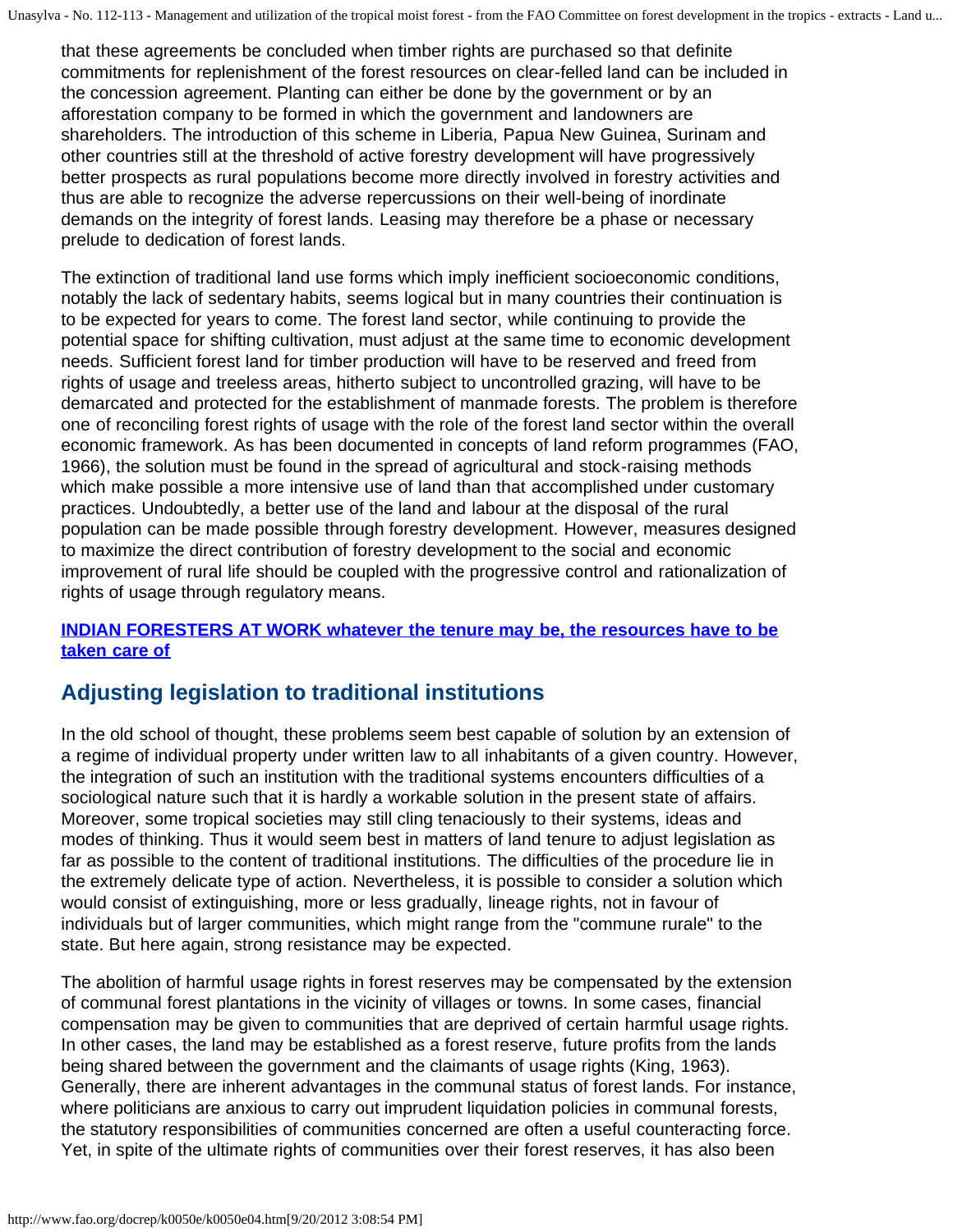possible to bring to bear other arrangements curtailing the harmful forest management roles of local councils. In recent years, the management processes of communal forests in Nigeria have been reviewed. While the ownership is unaffected, the statutory functions of local councils, as representatives of forest land owners, are now restricted to participation in routine consultations and receiving of forest royalties; local council forest services and their taxation authority have also been abolished in most parts of the country. The new arrangements permit unrestrained execution of management policies as well as enhancing permanent tenure.

### **Land trusts as land banks**

A new impetus for forestry development is the creation of "land trusts." Where these exist, as for example in Nigeria, the prospects of acquiring new areas for forestry development are great. Land trusts are themselves development agencies which also have the unique possibilities of being "land banks." Large areas of underutilized and misused lands can be brought under the aegis of land trusts thus enabling forest services to compete both for the rehabilitation and permanent development of these lands.

In some countries, the prospects of significantly increasing the size of the forest estate are discouraging. The circumstances for acquiring land primarily for forestry development are not favourable, nor may it be feasible to invoke the concepts of "unsettled districts," "unoccupied lands," or "no-man's lands." Thus, to a large extent in Nigeria, Ghana, Kenya, Uganda, India, Pakistan, Bangladesh, Sri Lanka and West Malaysia, new forest reservation policies may not only be anachronistic but also provocative. Nevertheless, the genuine aspirations of these countries to be less dependent on imports and acquire appropriate technologies for processing existing and potential resources have brought new opportunities for land development. In addition, recent progress in forestry science has made possible a substantial reduction in the sector's traditional deficiencies of long gestation periods. Indeed, advances in phytogenetics and fertilization of forests, on the one hand, have led to the production of more and better wood in a shorter time through the creation of artificial forests whose regime is adapted to the demand of the industry. On the other hand, with increasing availability of depleted agricultural soils under plantation crops (e.g., cocoa in West Africa) farmers are asking for suitable tree species which are tolerant of such worn out soils. The proven economic profitability of certain species on 5 to 10 years' rotation for the supply of raw materials to pulp, match and furniture industries is an attractive alternative to farmers growing cash crops of many years' regime. These developments are potentially important to ownership patterns of forest resources. It is possible that in some countries private forestry comprising a patchwork quilt of forests and farmland interspersed with occasional light industries would emerge and flourish. It is also likely that advances in tree-breeding and wood-processing techniques would be matched by increasing private investments in forest lands.

The feasible changes in tropical forest land tenure and other accompanying improvements can be realized only if desirable adjustments are made both in the structure and objectives of forest services. At present, most public forest administrations exist and function essentially as "preservation agents." Their view is unduly restricted to timber production and regeneration. While these activities deserve the top priority they have always had, nevertheless, the circumstance, in which the forestry sector now has to compete vigorously for development resources compel a consideration of other equally important, if not cardinal, tenets. The traditional maxim that forestry begins and ends with tree-raising activities in forest reserves is naive and as double-edged as national trade protectionism.

### **Continuous review necessary**

In a dynamic economy, the objectives and the means of attaining them have to be continually reviewed. In consequence, forest services must reorient their priorities; in places where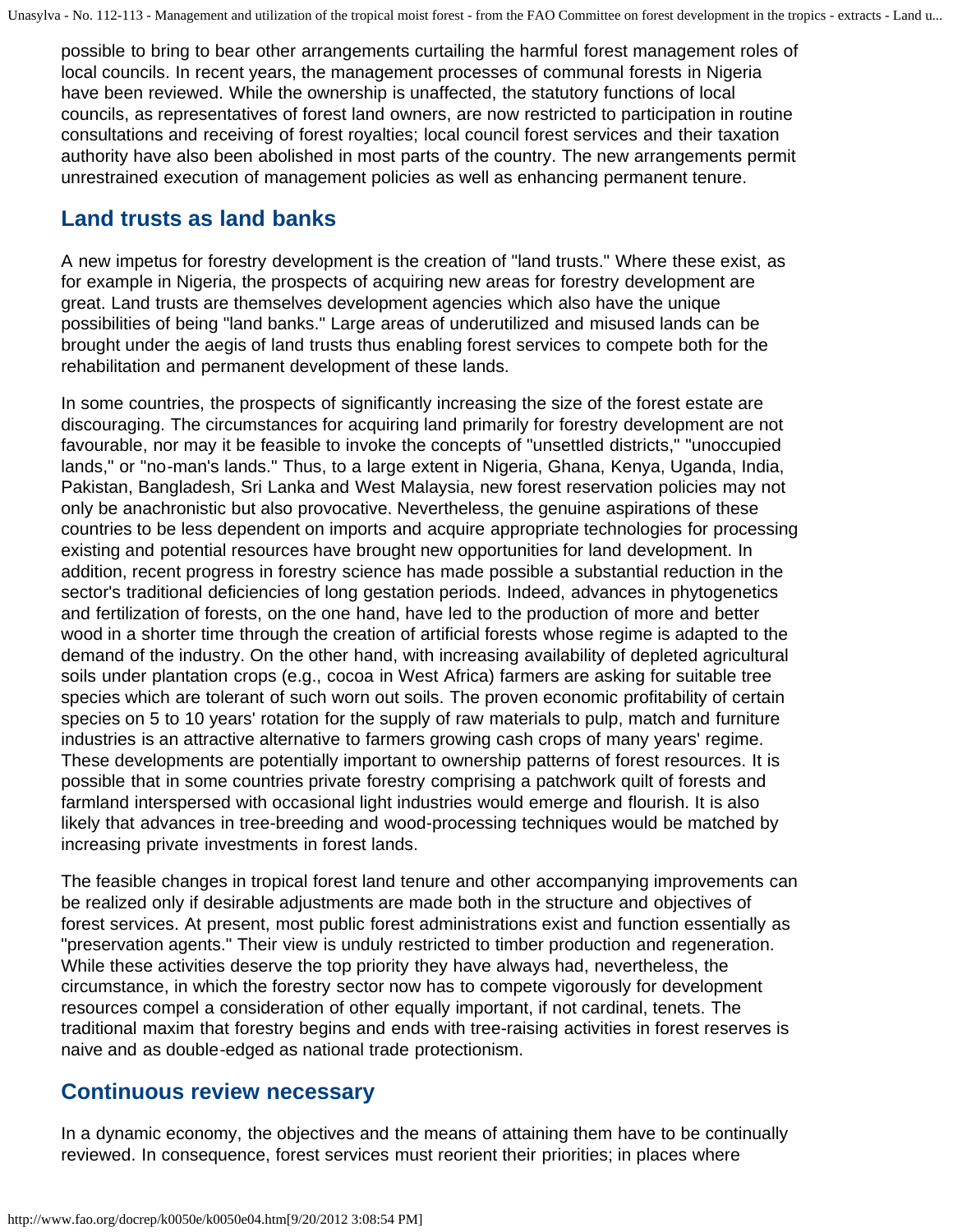agrarian land reforms are being undertaken, the role of the forest service must be clearly defined and fully integrated; where there is "land-hunger," the forest service should take the lead in providing catalysts for economic development; and even where forest land tenure is undisputed and completely free of threats, the forest service should be imaginative and resist all temptations of acting like a feudal landlord.

It is evident, therefore, that tropical foresters suffer from two major sets of defects pertaining to their inability to increase significantly their estate, stabilize their estate, stabilize their tenure and/or cease being a target of attack. First, by training and convention, tropical foresters are exclusively concerned with the production of only one raw material on an extensive scale, a situation which is becoming increasingly difficult to justify both in concept and practice in some countries. Indeed, in parts of Bangladesh, India, Kenya, Nigeria and Sri Lanka the point has been reached where it is obligatory for the forester to function as a manager of land resources in the first instance, and as a producer of wood in the second or third category. However, the forester cannot discharge these new functions effectively unless he is exposed to some elements of other disciplines such as law, economics, sociology, anthropology, public administration, extension credit, and public finance.

### **[CALCULATING TIMBER VOLUME, ECUADOR one task of tenure systems is to put](http://www.fao.org/docrep/k0050e/k0050e0g.jpg) [people to work](http://www.fao.org/docrep/k0050e/k0050e0g.jpg)**

Most forestry training programmes throughout the world do not include courses which provide a good understanding of relevant societies. The foresters' attachment to a basically slowgrowing resource may be unwittingly harmful to their cause. It is also instructive to note that comparatively little attention is devoted so far in seminars, workshops or conferences to problems related specifically to forest land use. There are, of course, seminars and training courses strictly devoted to forest ecology, hydrology, management, pathology, protection, and silviculture, none of which can exist for or by itself. On the other hand, there is a great deal of information on agricultural land use and management which fosters access to large credit facilities and development grants by strictly advisory and extension service such as in agriculture. But because of the limited interest or the deficiency in his training, foresters sometimes may be unable to apply for development loans even in countries where agricultural banks and credit institutions may be willing to support short-term rotation crops such as pulpwood, splintwood, and gum arabic.

The second set of defects afflicting most tropical forest services pertains to lack of information about their activities. Since the forest services are not business-oriented, they frequently operate as a minor bureaucracy overwhelmed with inertia; and since forest services are de facto owners of forest land, the necessity for reporting or providing information is *ad hoc* and perfunctory. Hence, the inherent problems, successes, and potentialities are not only unknown to the public but are also secret to the majority of the rank and file of forestry staff. It is not surprising, therefore, that there are no investment incentives or, if there are any, they are below optima; there is no willingness to surrender land to forestry in thinly populated areas; and there is no overt interest to undertake private forestry. Moreover, in spite of both proved and latent economic benefits of forestry projects, the reception in some communities is either violently antagonistic, uncooperative, or, at best, apathetic. The reasons for this state of affairs are due to lack of good built-in public relations programmes and at the same time the cumbersome structural organizations embracing or strangling many forest services.

The essential policy issue that emerges from the discussion of tropical forest land tenures relates to the use and abuse of, and process of accountability for, existing forest lands. The answers to these questions will be of critical importance to forest services' proposals to modify existing tenures and land uses. If, indeed, it is necessary and desirable to stabilize and/or change the forest tenures, the first basic step in that direction should be to accept the injunction of the old maxim: "Charity begins at home." The forest services should treat and if